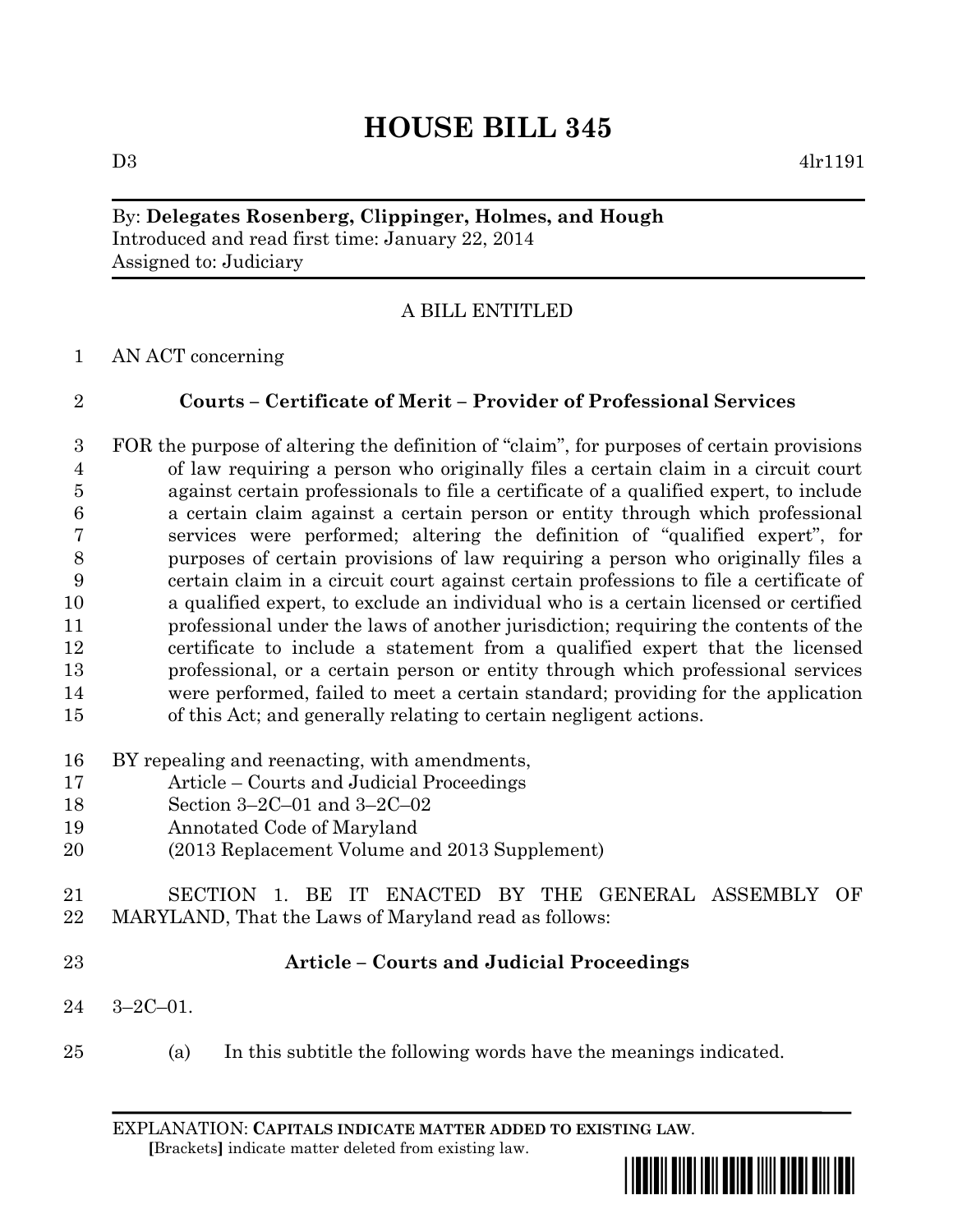#### **HOUSE BILL 345**

 (b) "Claim" means a civil action, including an original claim, counterclaim, cross–claim, or third–party claim, originally filed in a circuit court or United States District Court against a licensed professional or the employer, partnership, or other **PERSON OR** entity through which the **[**licensed professional performed**]** professional services **WERE PERFORMED** that is based on **[**the licensed professional's**] AN** alleged negligent act or omission in rendering professional services, within the scope of **[**the professional's**] A PROFESSIONAL** license, permit, or certificate, for others.

(c) "Licensed professional" means:

 (1) An architect licensed under Title 3 of the Business Occupations and Professions Article;

 (2) An interior designer certified under Title 8 of the Business Occupations and Professions Article;

 (3) A landscape architect licensed under Title 9 of the Business Occupations and Professions Article;

 (4) A professional engineer licensed under Title 14 of the Business Occupations and Professions Article; or

 (5) A professional land surveyor or property line surveyor licensed under Title 15 of the Business Occupations and Professions Article.

 (d) (1) "Qualified expert" means an individual who is a licensed **MARYLAND** professional**[**, or comparably licensed or certified professional under the laws of another jurisdiction,**]** knowledgeable in the accepted standard of care in the same discipline as the licensed professional against whom a claim is filed.

- (2) "Qualified expert" does not include:
- 
- 24 (i) A party to the claim;
- 25 (ii) An employee or partner of a party;

 (iii) An employee or stockholder of a professional corporation of which a party is a stockholder; or

28 (iv) A person having a financial interest in the outcome of the claim.

3–2C–02.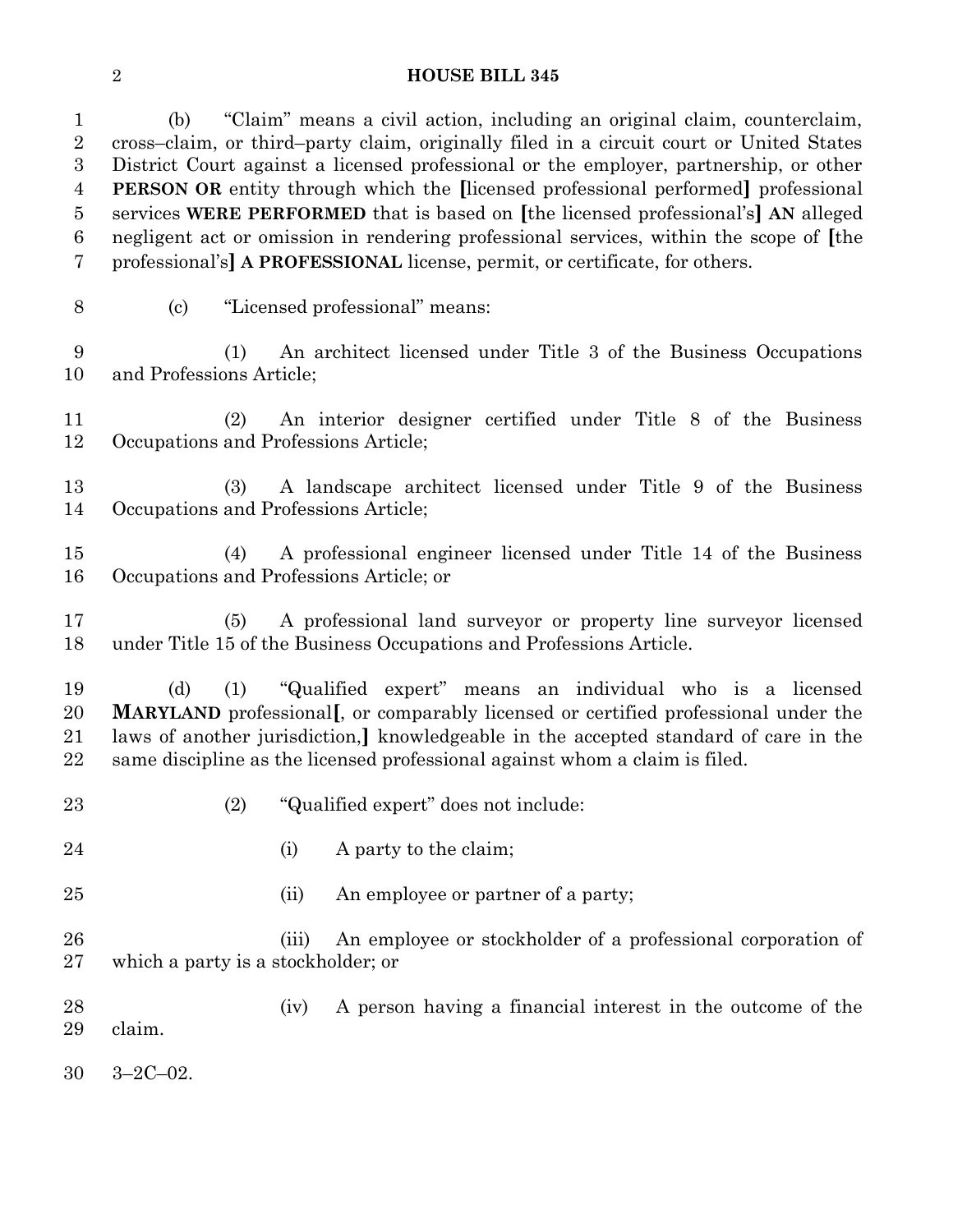#### **HOUSE BILL 345** 3

 (a) (1) Except as provided in subsections (b) and (c) of this section, a claim shall be dismissed, without prejudice, if the claimant fails to file a certificate of a qualified expert with the court. (2) A certificate of a qualified expert shall:

 (i) Contain a statement from a qualified expert attesting that the licensed professional**, OR THE EMPLOYER, PARTNERSHIP, OR OTHER PERSON OR ENTITY THROUGH WHICH PROFESSIONAL SERVICES WERE PERFORMED,** failed to meet an applicable standard of professional care;

 (ii) Subject to the provisions of subsections (b) and (c) of this section, be filed within 90 days after the claim is filed; and

11 (iii) Be served on all other parties to the claim or the parties' attorneys of record in accordance with the Maryland Rules.

 (b) (1) Upon written request made by the claimant within 30 days of the date the claim is served, the defendant shall produce documentary evidence that would be otherwise discoverable, if the documentary evidence is reasonably necessary in order to obtain a certificate of a qualified expert.

 (2) The time for filing a certificate of a qualified expert shall begin on the date on which the defendant's production of the documentary evidence under paragraph (1) of this subsection is completed.

 (3) The defendant's failure to produce the requested documentary evidence under paragraph (1) of this subsection shall constitute a waiver of the requirement that the claimant file a certificate of a qualified expert as to that defendant.

 (c) (1) Upon written request by the claimant and a finding of good cause by the court, the court may waive or modify the requirement for the filing of the certificate of a qualified expert.

 (2) The time for filing the certificate of merit of a qualified expert shall be suspended until the court rules on the request and, absent an order to the contrary, the certificate shall be filed within 90 days of the court's ruling.

 (d) Discovery by the defendant as to the basis of the certificate of a qualified expert shall be available.

 SECTION 2. AND BE IT FURTHER ENACTED, That this Act shall be construed to apply only prospectively and may not be applied or interpreted to have any effect on or application to any cause of action arising before the effective date of this Act.